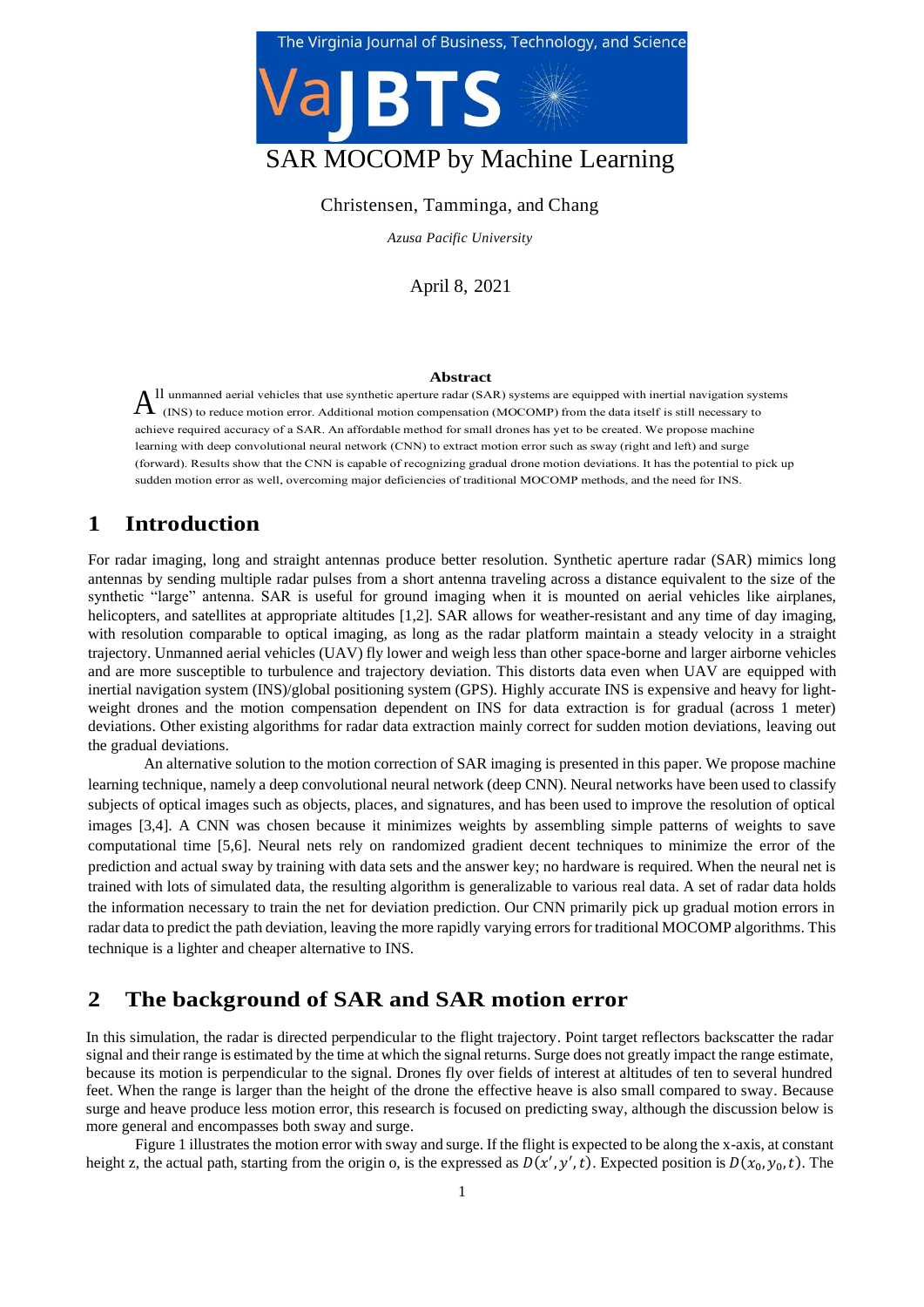**ValBTS** 

motion deviation, a Lorentzian-like Power Spectral Density (PSD) was used. The PSD is an inverse-power law but with an appropriate cutoff parameter at small wave numbers. A power of three was chosen for sway. The final solution for sway looks like

$$
Sway = \mathcal{R}e\left(\mathcal{F}^{-1}\left(\sqrt{PSD} * Z(j)\right)\right),\tag{1}
$$

 $\mathcal{F}^{-1}$  of the square-root of the PSD multiplied by Z(j), the unit variance Gaussian distribution of random complex numbers. The j refers to the index in the along-track wavenumber domain.

A different motion error is generated for each dataset, simulated on Matlab. Since the signal beam decays with increasing angle, the beam function should look like a sincfunction, or roughly a Gaussian function. Targets of unknown material will have a variety of phase shifts, which can be expressed in a complex number. The final solution for the received signal is

$$
Sig(i) = B(\theta_i, b) P(r_p; r_i, w) O(r_i) H(i),
$$
 (2)

where i refers to a specific target. The B is the Gaussian beam function, determined by the target angle and beam width. The P is the Gaussian Pulse function, determined by the pulse length, the target placement, and the pulse width. The O is the complex phase function for the propagation to and from the target. The H is the Gaussian distribution of random complex numbers with unit variance. The signal, will have a slightly altered amplitude and a phase shift, complying with the natural properties of each





Figure 1: The sway and surge. The expected path is along the x-axis whereas the actual path deviates from this. The two dots refer to the position expected at time t and the actual position.

ground target reflector. The dataset is the sum of the signals of each target at each position of the drone.

#### **3 The background of Convolutional Neural Network**

For the CNN, Tensorflow was the engine, and NumPy and matplotlib were computational tools used in a python environment. Convolutional layers save computational time by introducing filters to convolve the data. These filters minimize weights by sliding across a whole dataset (with stride set as two) to produce feature maps based off each filter's characteristics. The CNN consists of seven layers, a convolution layer, a maxpooling layer, a second convolution layer, a second maxpooling layer, a third convolution layer, a flatten layer, and finally, a dense layer.

The maxpooling layer is between each convolutional layer to decrease the resolution to about one-fourth, saving computation time. This is done by taking four neighboring pixels and replaces it with a single pixel of maximum strength. The flatten layer transforms the square datasets into a 1-D array to be used in the dense layer. The dense layer will make the CNN densely connected to the final output, so that all the data is used to predict sway. The CNN will output an array of 1x200 for each data set which will be a function of position x.

Table 1 is a summary of the CNN model. In the second column, the dimensions of the filters are given. The first two numbers are filter sizes and the third number is the filters. The same applies to the third column, which are the feature maps. The fourth column is the count of all the weights of each layer. The total number of weights are listed in the bottom, which are all trainable. The model was trained with 8,000 datasets along with their sway. Each epoch is responsible for minimizing the cost function by randomly selecting parameters to adjust, averting local minimums. The cost function does not change appreciably after ten epochs. Tensorflow compared the predictions to the actual deviation information and made adjustments to the weights to minimize the error. The other two-2000 datasets were used to test the trained model.

| Model: sequential              |             |                           |                  |
|--------------------------------|-------------|---------------------------|------------------|
| Layer (type)                   | Filter size | Output shape              | Parameter number |
| Convolution 2D(1)              | (9,9,48)    | (96, 96, 48)              | 3936             |
| MaxPooling (1)                 | (None)      | (48, 48, 48)              |                  |
| Convolution 2D (2)             | (4,4,32)    | (23 23, 32)               | 24608            |
| MaxPooling (2)                 | (None)      | (11, 11, 32)              |                  |
| Convolution 2D (3)             | (3,3,24)    | (9, 9, 24)                | 6936             |
| Flatten                        | (None)      | (1944)                    |                  |
| Dense                          | (None)      | (200)                     | 389000           |
| Trainable parameters: 424, 480 |             | Total parameters: 424,480 |                  |
| Non-trainable parameters: 0    |             | Epochs: 10                |                  |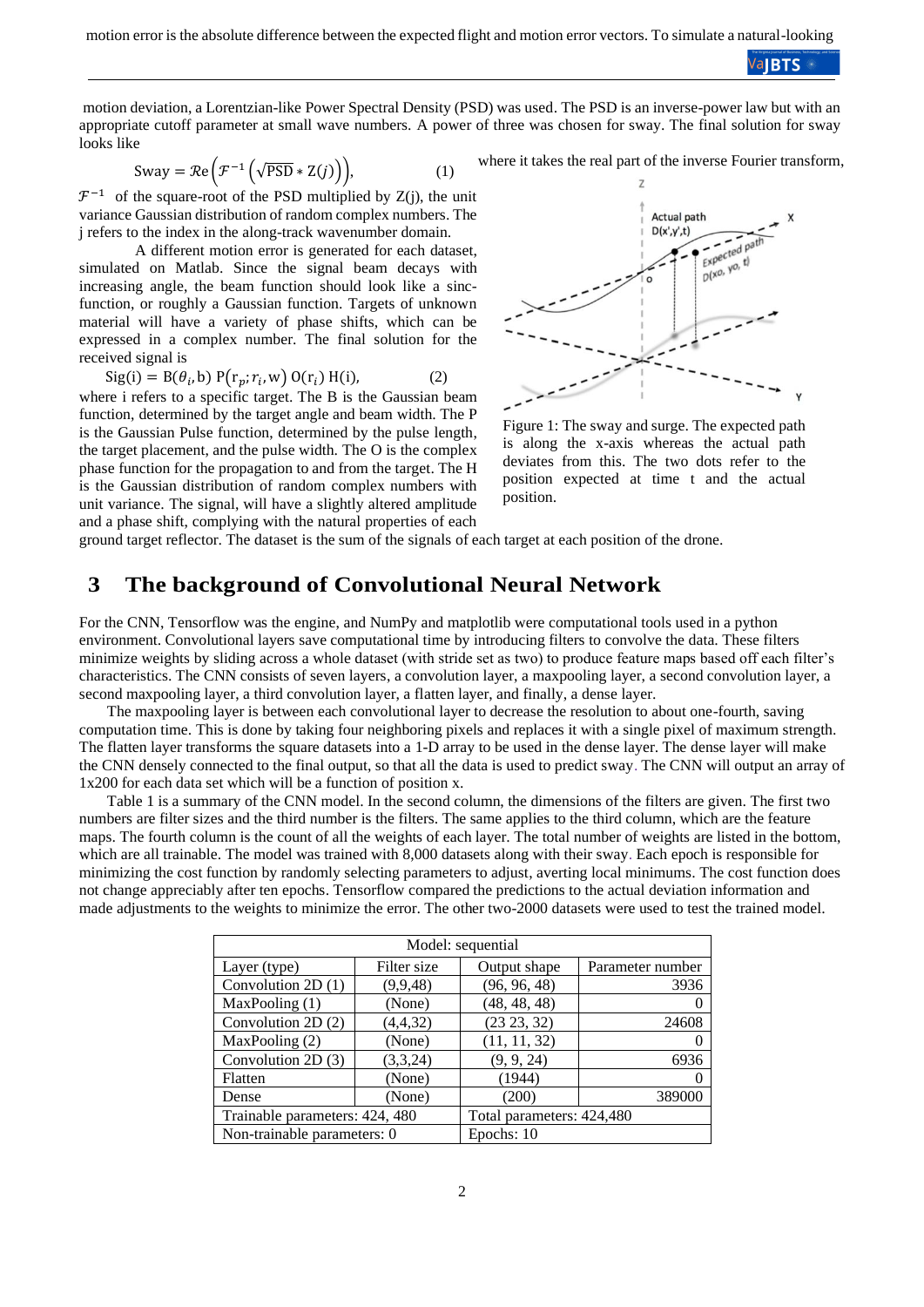## **4 Results**

The simulated radar data is a 200x200 dataset collected along a track distance of 100 meters. The range of the targets are 20-120 meters. Arbitrary target placement is represented by bright dots on the scene, which are proportional to the absolute value of its signal strength in Fig. 2a. The corresponding raw radar data in an ideal, error-free environment has smooth and symmetric arches which are the radii from a target to the drone at each along-track position (Fig. 2b). The peaks correlate to the target positions and agree with Fig. 2a. In a natural setting, raw radar data has motion error, as shown in Fig. 3a. The

arches are distorted by sway and surge. At each position along the track, the radius of each target has the same sway and surge displacement since each signal is offset the same amount by the drone's movement. The dotted lines in Fig. 3 show where the bumps in the predicted sway (b) visibly affect the radar data (a). The position along the zero in (b) refers to the ideal trajectory, which the blue function deviates away from, at a maximum of -1 meter range at position 150. Along-track trajectory is calculated in increments of every half-meter which corresponds to the resolution. The dotted lines show the visible effects that sway has on the data. Peaks appear where there are sudden changes in direction of sway. Gradual changes are not as easily distinguished. Nonetheless, the CNN uses these distortions to predict a sway similar to Fig. 3b.



Figure 3: (a) The raw radar data collected in a non-ideal motion-error environment. (b) The prediction of the sway motion error.



Figure 2: (a) Arbitrary target placement and signal strength (brightness). (b) The raw radar data collected in an ideal, motion-error-free environment.

Multiple datasets and their corresponding original sway (red) and predicted sway (blue) is shown in Fig. 4. The predicted sway graph is the same track-distance as the data but elongated to show detail. The test datasets have their own unique placements of targets and sway which the CNN had never trained with before. The predictions follow the general pattern of the real sway. Unlike standard SAR MOCOMP techniques, the CNN picks up gradual motion deviations easily. The red lines tend to peak faster than the blue, because the CNN is thus far incapable of predicting the rapidly varying sway.



Figure 4: Examples of radar data with predictions on their right. The real sway (red) and the prediction (blue) are both normalized so that the average position is zero.

Possible training to pick up rapidly varying sway remains inconclusive. But traditional MOCOMP can already compensate for this and could possibly reinforce the CNN.

The convolutional filters grab the "key elements" of the data to find sway. Figure 5 shows six of the 48 filters from the first convolutional layer. The combined weights create unique gashes, bars, and holes (see orange circles). What data they single out can be seen by their feature maps. To the right of each filter is a feature map they produced from a single scene. The filter a.i picks up positive slopes, because its feature map only shows the left side of the data arches, and f.i appears to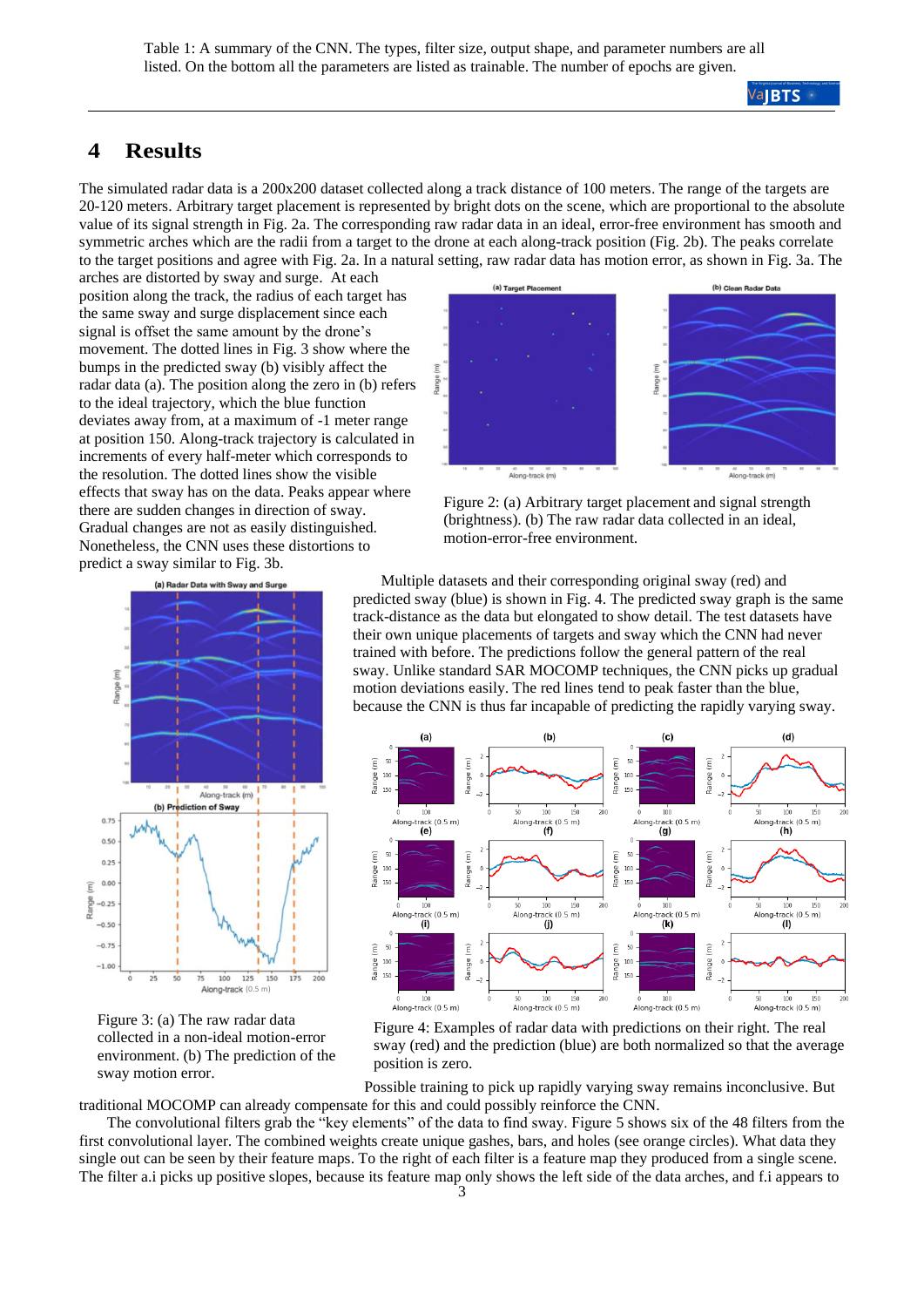do the same thing. Filter, e.i, picks up the negative surroundings by creating a feature map that is mostly light purple.



The data collected for two target rich scenes and two target lacking scenes is shown in Fig. 6. For the top two predictions, they predict accurately except at the previously mentioned sharp humps, which is the case for all the predicted sway. For the bottom two predictions, they predict just as accurately as the top data. Unless there are weak targets in Fig 6.e and 6.g that are observable only to the CNN, it is robust with few targets.

## **5 Conclusion**

This paper summarizes the characteristics and results of a machine learning technique to predict motion error. The CNN produces predictions resembling the gradual motion deviations in the sway model. The CNN is robust in handling the range of targets that comprise the datasets. However, the full capacity of the machine learning technique has not been tested. The CNN has room for improvement. The results showed a model with first convolutional layer that had filter sizes large enough

to find gradual motion deviation. However, creating smaller filters might force them to match smaller motion deviations. An additional way to improving predictions would involve an iterative process of correcting data with the predictions. This corrected data could be run through a new prediction model to find the residual sway until desired results are produced. Since traditional MOCOMP does not prove useful for gradual motion deviations, a hybrid solution of MOCOMP and this technique is worthy of researching.



Figure 6: Two data sets with plenty of targets and two data sets with not enough targets. To the right are their predictions.

The machine learning with convolutional neural networking technique is easy to use and quick to run, perfect for aerial platforms such as small drones. Overcoming many of the limitations of traditional MOCOMP, it has the potential to replace these traditional techniques.

#### **References**

- [1] M. Xing, X. Jiang, R. Wu, F. Zhou, and Z. Bao. "Motion compensation for UAV SAR based on raw radar Data,". IEEE Trans. Geosci. Remote Sens., vol 47, no. 8, pp 2870-2883, Aug. 2009.
- [2] J. R. Moreira, "A new method of aircraft motion error extraction from radar raw data for real time motion compensation," IEEE Trans. Geosci. Remote Sens., vol. 28, no. 4, pp. 620–626, Jul. 1990.
- [3] G. Alvarez, B. Sheffer, and M. Bryant. "Offline Signature Verification with Convolutional Neural Networks," Stanford University CS231n, 2016.
- [4] W. Yang, X. Zhang, Y. Tian, W. Wang, J. H. Xue, and Q. Liao. "Deep learning for single image super-resolution: a brief review," arXiv:1808.03344v3, Jul 2019.
- [5] C. Dong, C. C. Loy, K. He, and X. Tang. "Image super-resolution using convolutional network," arXiv:1501.0092v3, Jul 2015.<https://arxiv.org/pdf/1501.00092.pdf>